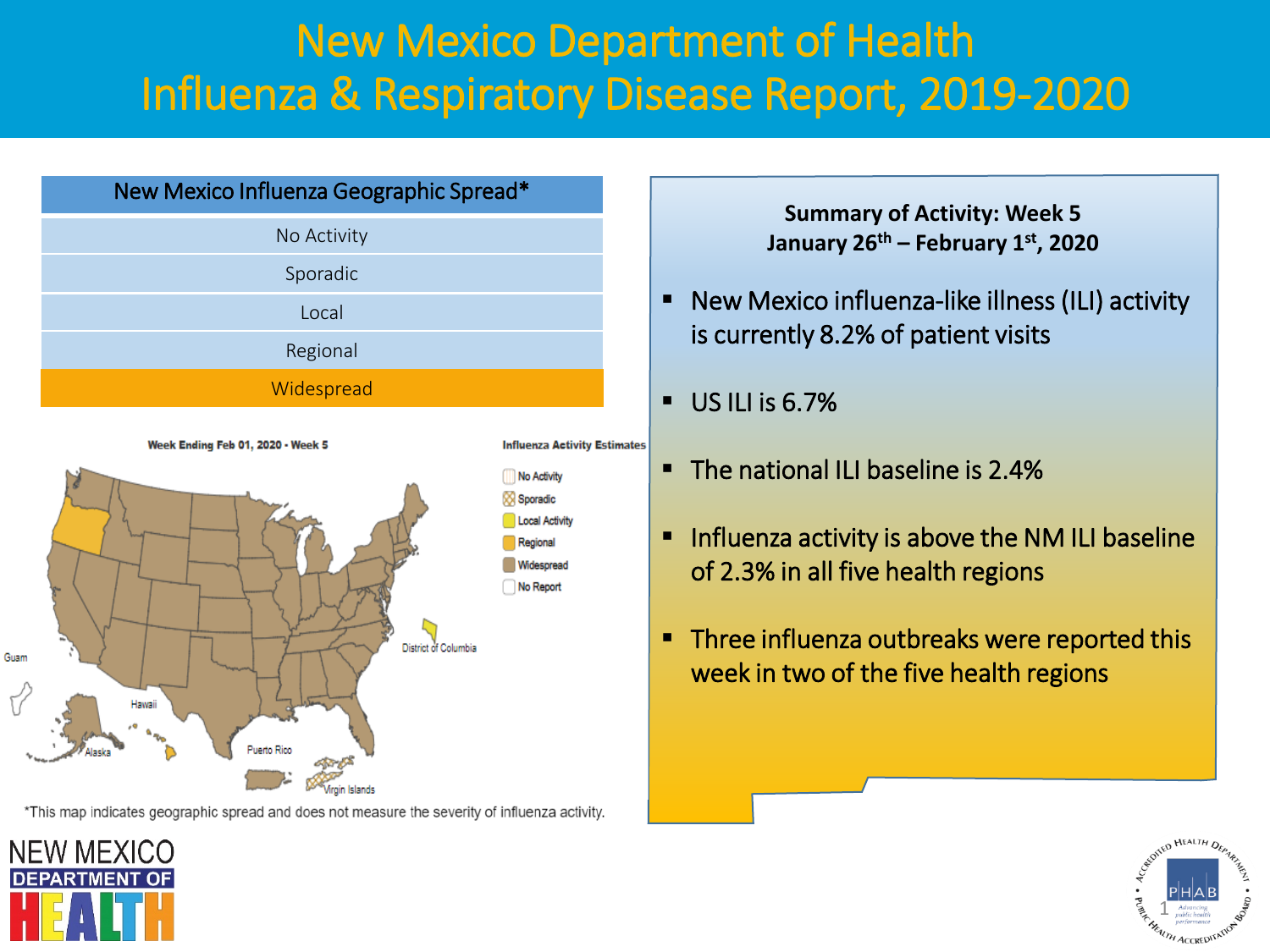# Influenza-Like Illness (ILI) Activity, 2014 to Present

New Mexico Department of Health (NMDOH) is collaborating with 22 ILI sentinel sites and 30 syndromic surveillance sites\* for the 2019-2020 season. Sites report weekly on the number of patients that present to their facility with influenza-like illness (ILI). That number is then divided by the total number of patients seen for any reason, resulting in percent of ILI activity. ILI is defined as fever of greater than or equal to 100° F and cough and/or sore throat without a known cause other than influenza.



### **New Mexico and U.S. ILI Activity, 2014 to Present**

 $*$  See appendix for reporting sites  $2$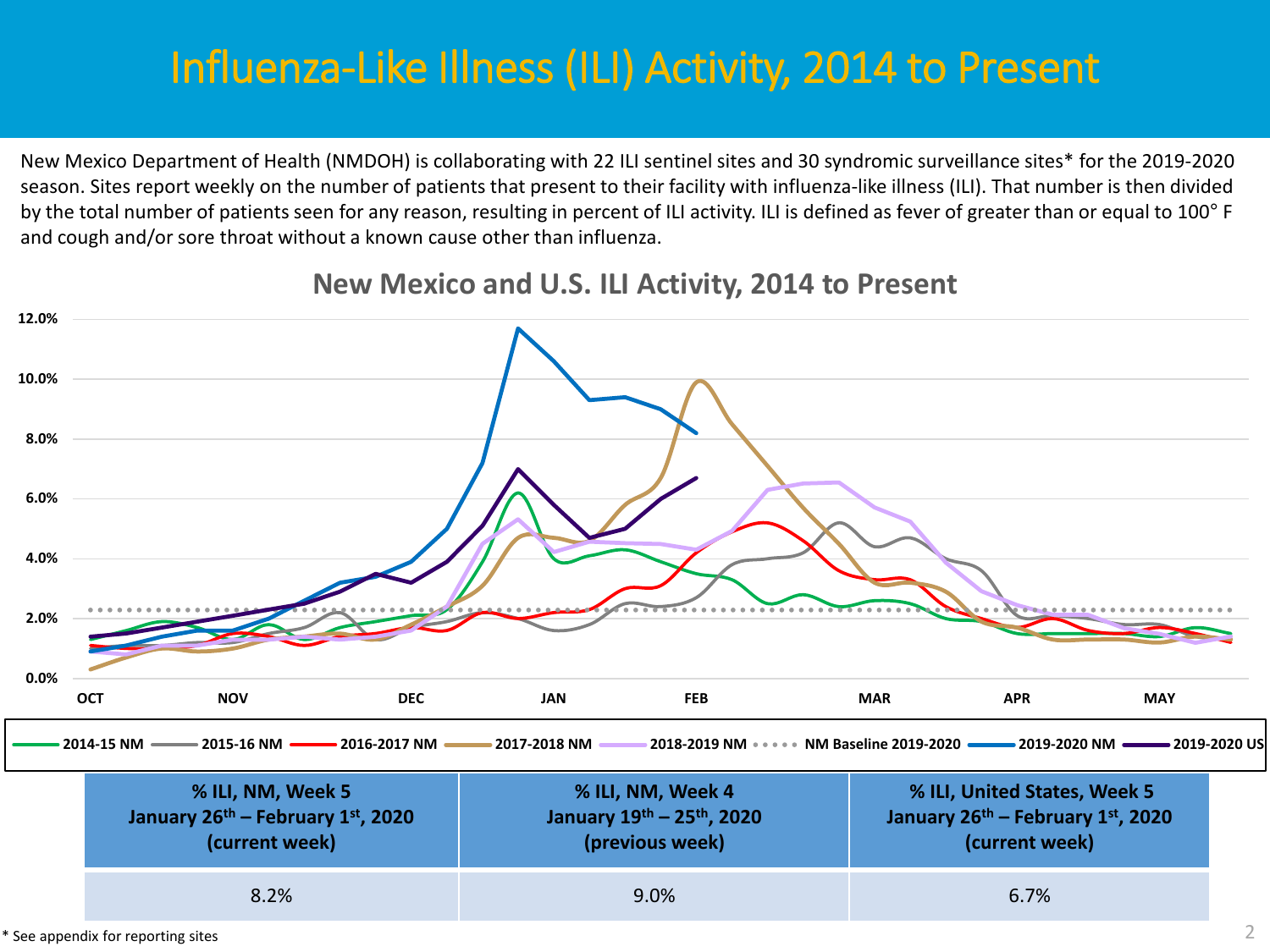# Regional Influenza-Like Illness (ILI) Activity, 2019-2020



| <b>Region</b> | <b>This Week</b> | <b>Last Week</b> | <b>Outbreaks</b> | +PCR testing<br>at SLD |
|---------------|------------------|------------------|------------------|------------------------|
| <b>NW</b>     | 3.6%             | 6.4%             | N <sub>o</sub>   | 1                      |
| <b>NE</b>     | 7.6%             | 8.2%             | 1                | 6                      |
| <b>Metro</b>  | 8.4%             | 9.2%             | N <sub>o</sub>   | 17                     |
| <b>SW</b>     | 8.8%             | 9.0%             | $\overline{2}$   | 13                     |
| <b>SE</b>     | 9.5%             | 10.3%            | <b>No</b>        | 4                      |



**Outbreak:** An influenza outbreak is defined as at least two cases of ILI in a specific area with at least one laboratory confirmed case.

**PCR Testing:** Polymerase Chain Reaction (PCR) tests can identify the presence of influenza viral RNA in respiratory specimens. PCR testing is performed at various laboratories across New Mexico.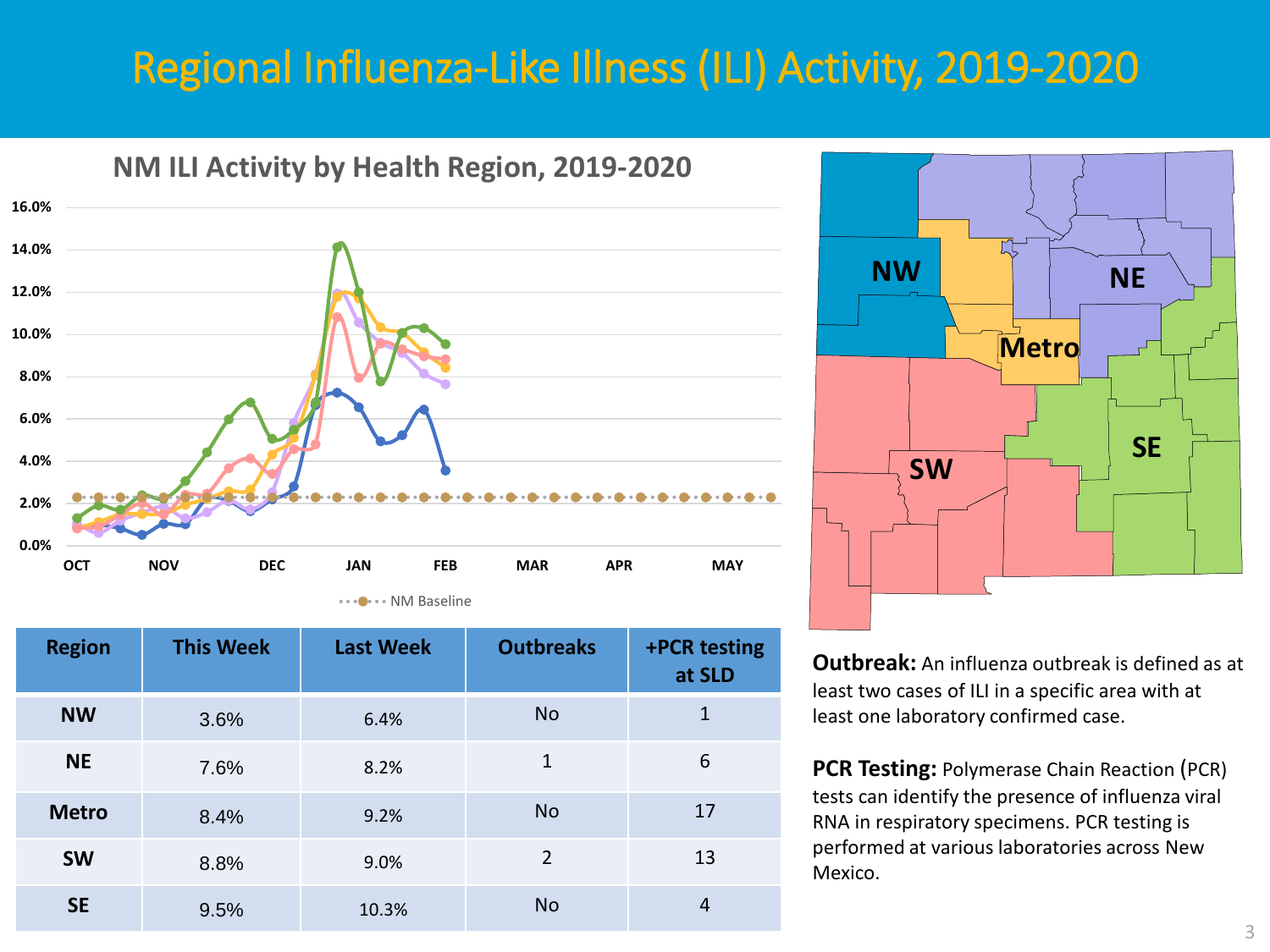# Laboratory Data & Virologic Surveillance, 2019-2020



\*\* Pie chart data and bar graph data are populated from two separate sources. Therefore, not equivalent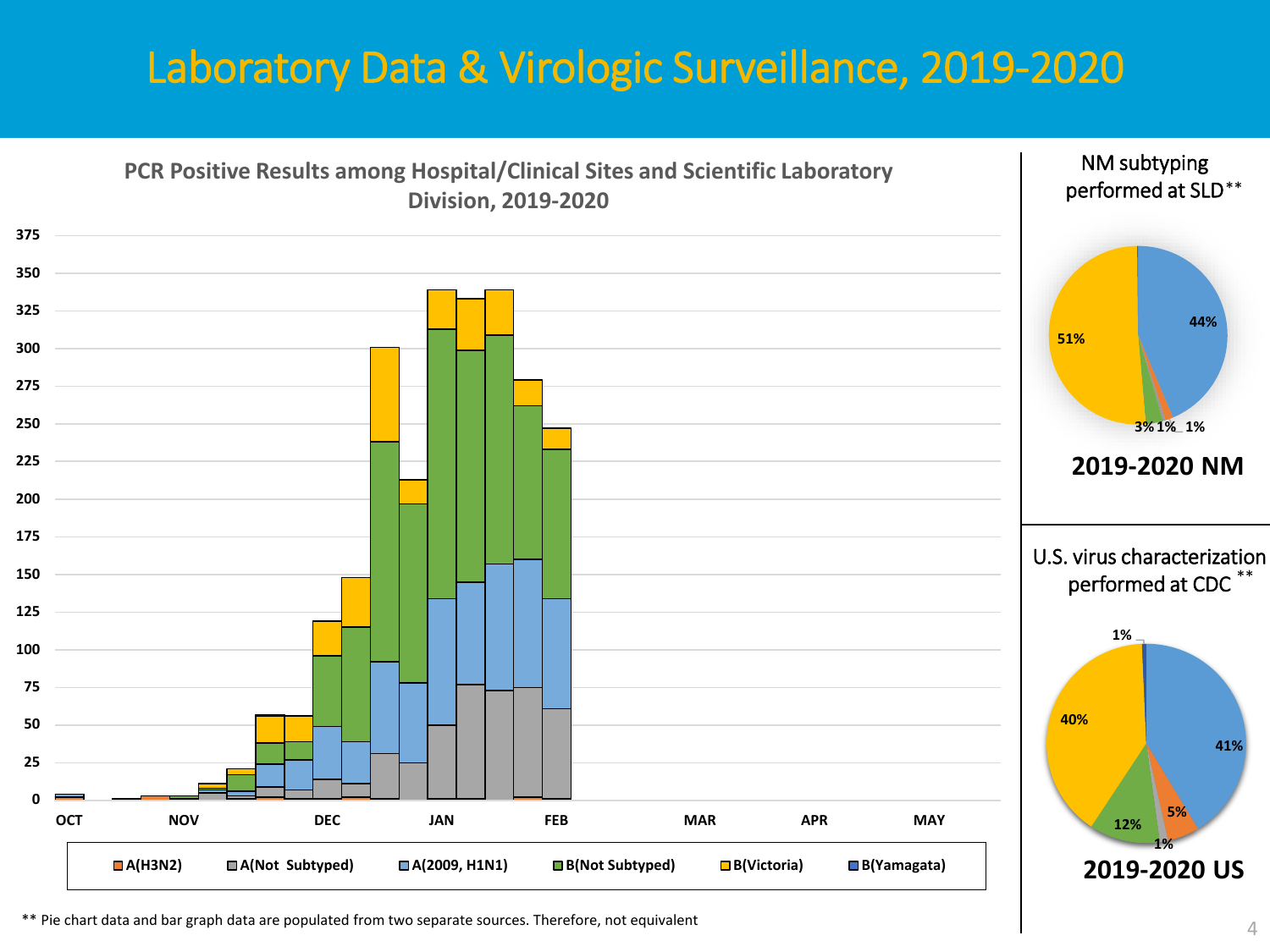# RSV and Rapid Influenza Laboratory Data, 2019-2020



| Laboratory Sites Participating in Rapid Influenza Data Collection<br>(Facility name, City) |                                                                                                                                                                                                                                                                          | <b>Laboratory Sites Participating in RSV Data Collection</b><br>(Facility name, City)                                                                                                                                       |  |
|--------------------------------------------------------------------------------------------|--------------------------------------------------------------------------------------------------------------------------------------------------------------------------------------------------------------------------------------------------------------------------|-----------------------------------------------------------------------------------------------------------------------------------------------------------------------------------------------------------------------------|--|
| <b>NW</b>                                                                                  | San Juan Regional Medical Center, Farmington; Northern Navajo Medical Center, Shiprock; Cibola General<br>Hospital, Grants; Crownpoint IHS, Crownpoint; Gallup Indian Medical Center, Gallup; Rehoboth McKinley<br>Christian Hospital, Gallup; Zuni Hospital, Black Rock | San Juan Regional Medical Center, Farmington; Cibola General Hospital, Grants; Crownpoint IHS, Crownpoint;<br>Gallup Indian Medical Center, Gallup; Rehoboth McKinley Christian Hospital, Gallup; Zuni Hospital, Black Rock |  |
| <b>NE</b>                                                                                  | Los Alamos Medical Center, Los Alamos; Christus St. Vincent's Hospital, Santa Fe                                                                                                                                                                                         | Los Alamos Medical Center, Los Alamos; Christus St. Vincent's Hospital, Santa Fe                                                                                                                                            |  |
| <b>Metro</b>                                                                               | New Mexico Veterans Affairs Medical Center, Albuquerque; Sandia National Labs, Albuquerque                                                                                                                                                                               |                                                                                                                                                                                                                             |  |
| <b>SW</b>                                                                                  | Gila Regional Medical Center, Silver City; Gerald Champion Regional Medical Center, Alamogordo; Mimbres<br>Memorial Hospital, Deming                                                                                                                                     | Gerald Champion Regional Medical Center, Alamogordo                                                                                                                                                                         |  |
| <b>SE</b>                                                                                  | Carlsbad Medical Center, Carlsbad; Lea Regional Medical Center, Hobbs; Roosevelt General Hospital Clinic,<br>Portales; Artesia General Hospital, Artesia;                                                                                                                | Carlsbad Medical Center, Carlsbad; Lea Regional Medical Center, Hobbs; Artesia General Hospital, Artesia;                                                                                                                   |  |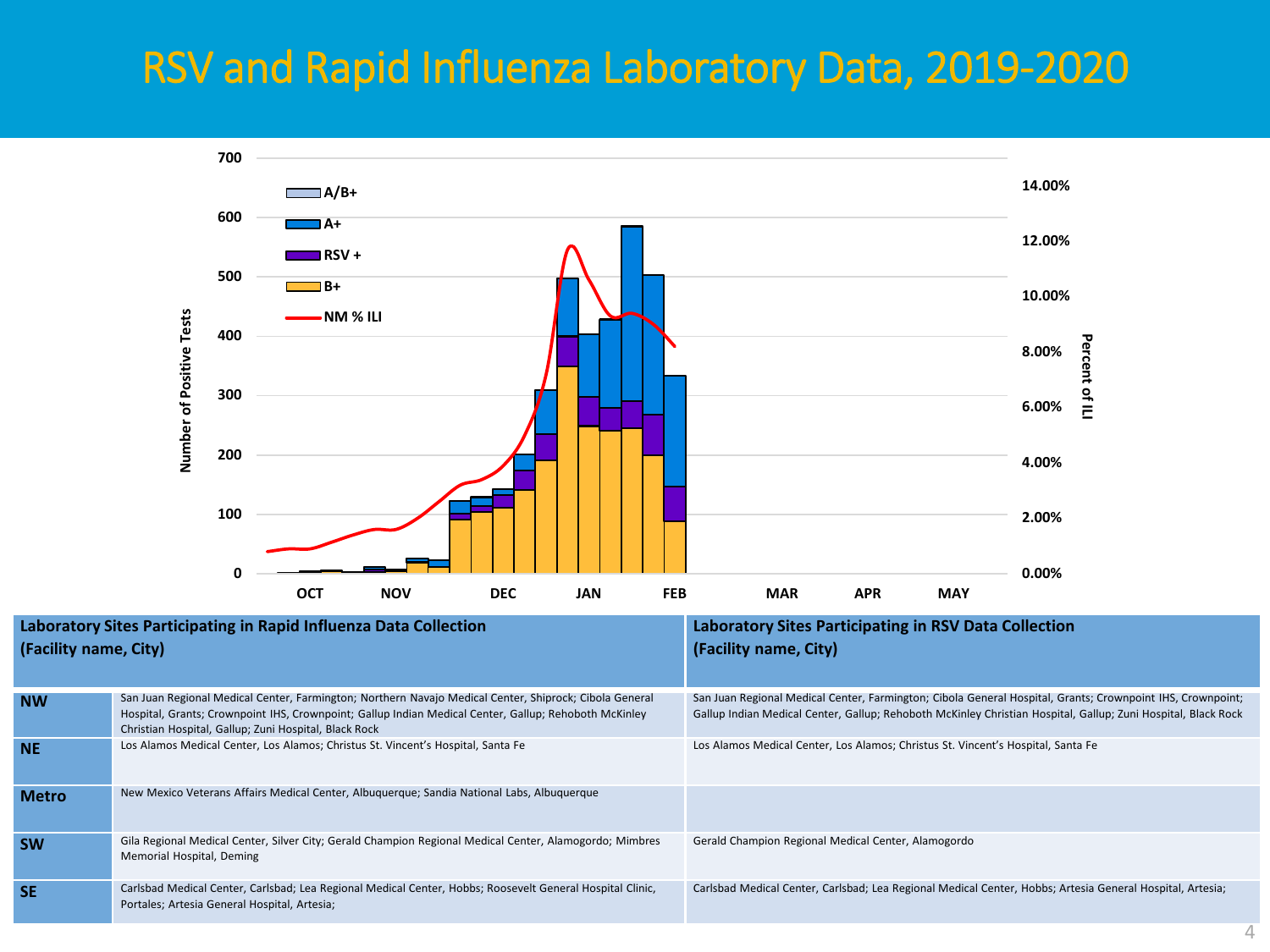## Influenza Hospitalizations, NM, 2019-2020

**Cumulative Rates of Hospitalization by Age**



### Pneumonia and Influenza (P & I) Deaths, NM, 2015-2019\*

| <b>Season</b> | <b>Pneumonia (P)</b><br><b>Deaths</b> | <b>Adult Influenza (I)</b><br><b>Deaths</b> | <b>Pediatric Influenza</b><br><b>Deaths</b> | Total P & I<br><b>Deaths</b> |
|---------------|---------------------------------------|---------------------------------------------|---------------------------------------------|------------------------------|
| 2019-2020     | 62                                    | 26                                          |                                             | 90                           |
| 2018-2019     | 178                                   | 57                                          |                                             | 237                          |
| 2017-2018     | 222                                   | 67                                          |                                             | 292                          |
| 2016-2017     | 195                                   | 27                                          |                                             | 222                          |

Pneumonia death: Is defined as having a cause of death that is related to pneumonia & influenza (P & I) not including: aspiration pneumonia, pneumonitis, or pneumococcal meningitis.

**Influenza death:** Is defined as having a cause of death that is related to pneumonia & influenza (P & I) not including: parainfluenza or Haemophilus *influenzae*. 6

\* Death data is delayed up to 8 weeks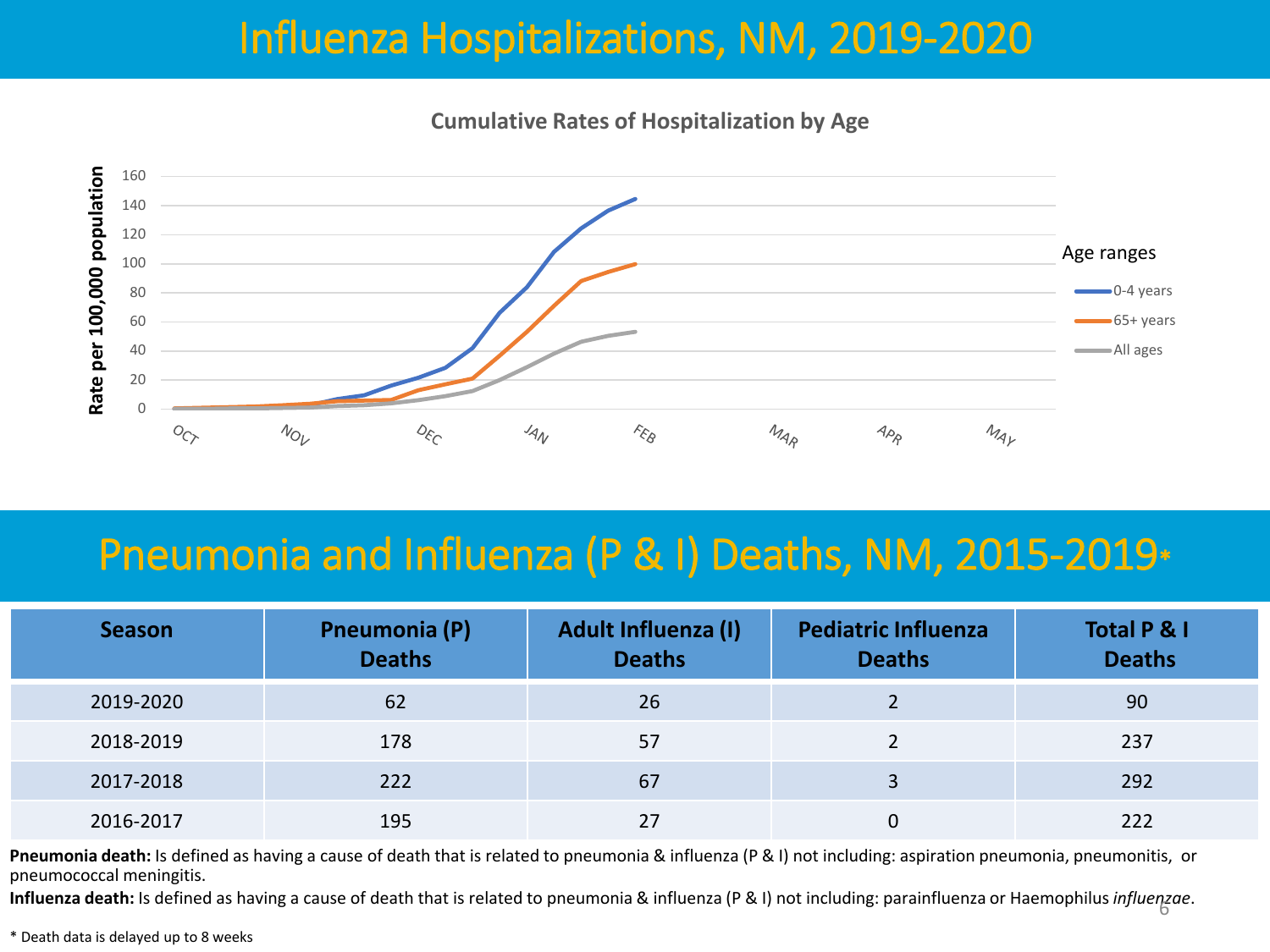### Influenza Vaccination Information

### Still Need to Get Your Flu Shot?

HealthMap Vaccine Finder:

<http://vaccine.healthmap.org/>

Or

Contact your Primary Care Provider (PCP) or a local public health office (LPHO) near you:

<https://nmhealth.org/location/public/>



"Influenza is a serious disease that can lead to hospitalization and sometimes even death. Every flu season is different, and influenza infection can affect people differently, but millions of people get the flu every year, hundreds of thousands of people are hospitalized and thousands or tens of thousands of people die from flu-related causes every year. Even healthy people can get very sick from the flu and spread it to others. Flu-related hospitalizations since 2010 ranged from 140,000 to 710,000, while flu-related deaths are estimated to have ranged from 12,000 to 56,000. During flu season, flu viruses circulate at higher levels in the U.S. population in the United States can begin as early as October and last as late as May. An annual seasonal flu vaccine is the best way to reduce your risk of getting sick with seasonal flu and spreading it to others. When more people get vaccinated against the flu, less flu can spread through that community."

-Centers for Disease Control and Prevention

### For Additional Vaccine Information/resources:

FluVaxView:

<https://www.cdc.gov/flu/fluvaxview/index.htm>

Seasonal Influenza Vaccination Resources for Health Professionals:

<https://www.cdc.gov/flu/professionals/vaccination/index.htm>

Misconceptions about Flu Vaccines:

<https://www.cdc.gov/flu/about/qa/misconceptions.htm>